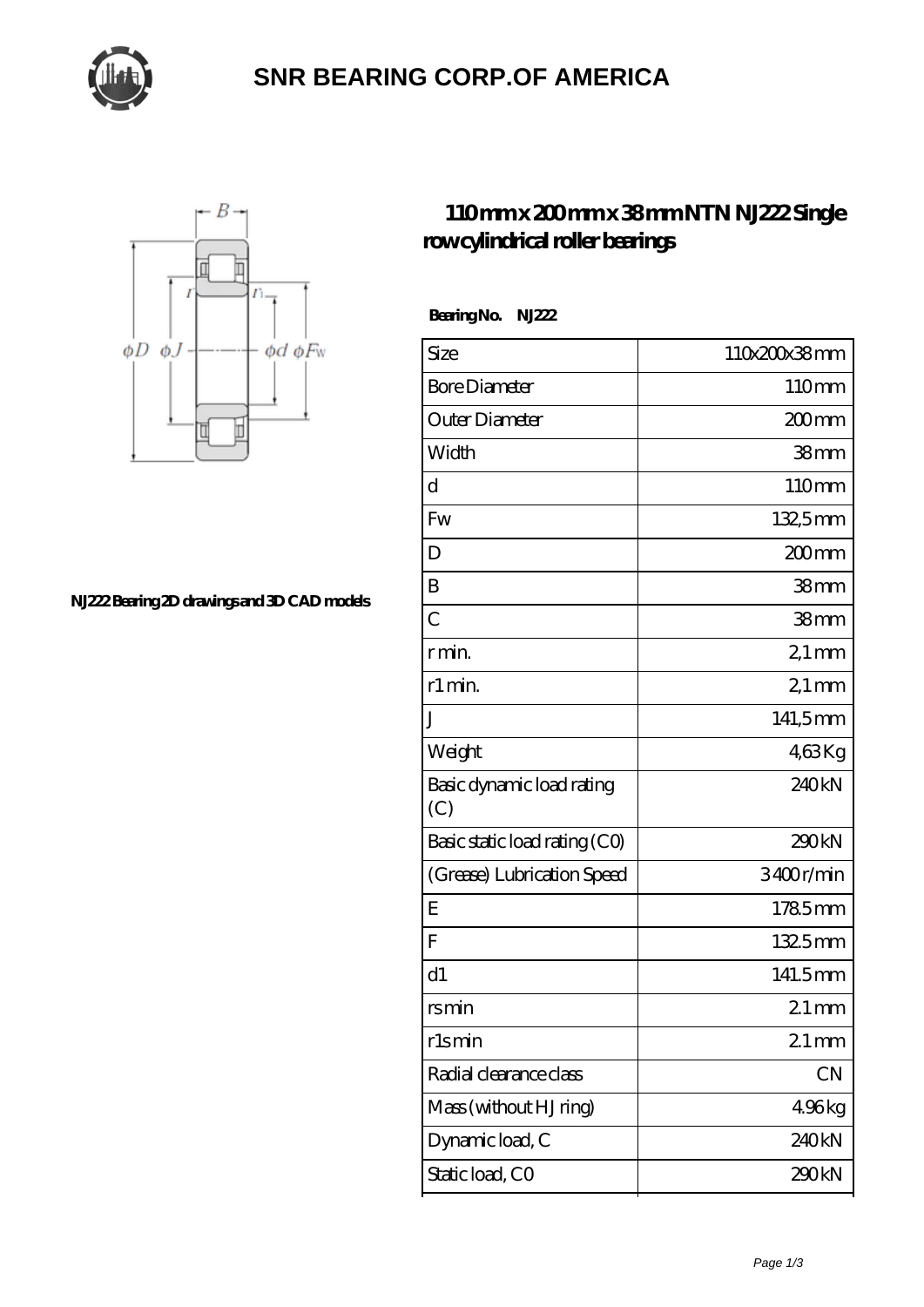

## **[SNR BEARING CORP.OF AMERICA](https://thebestofquebec.com)**

| Fatigue limit load, Cu             | 31 kN                                                            |
|------------------------------------|------------------------------------------------------------------|
| $Nlim$ (oil)                       | 4,000rpm                                                         |
| Nlim (grease)                      | 3400rpm                                                          |
| Min operating temperature,<br>Tmin | $-40^\circ$ C                                                    |
| Max operating temperature,<br>Tmax | $120^\circ$<br>C                                                 |
| damin                              | $121 \,\mathrm{mm}$                                              |
| damax                              | 130mm                                                            |
| dc min                             | $144 \,\mathrm{mm}$                                              |
| Damax                              | $189$ mm                                                         |
| ramax                              | 2mm                                                              |
| Category                           | Cylindrical Roller Bearings                                      |
| Inventory                          | 0 <sub>0</sub>                                                   |
| Manufacturer Name                  | <b>NTN</b>                                                       |
| Minimum Buy Quantity               | N/A                                                              |
| Weight / Kilogram                  | 482                                                              |
| Product Group                      | <b>BO4144</b>                                                    |
| <b>Bore Profile</b>                | Straight                                                         |
| Cage Material                      | Steel                                                            |
| Precision Class                    | RBEC 1   ISO PO                                                  |
| Number of Rows of Rollers          | Single Row                                                       |
| Separable                          | Inner Ring - One Side                                            |
| Rolling Element                    | Cylindrical Roller Bearing                                       |
| Profile                            | Complete with Outer and<br>Inner Ring                            |
| Snap Ring                          | No                                                               |
| Internal Clearance                 | CO-Medium                                                        |
| Retainer                           | Yes                                                              |
| Relubricatable                     | Yes                                                              |
| Inch - Metric                      | Metric                                                           |
| Other Features                     | 1 Rib Inner Ring   2 Rib<br>Outer Ring   Cage On Outer<br>RingID |